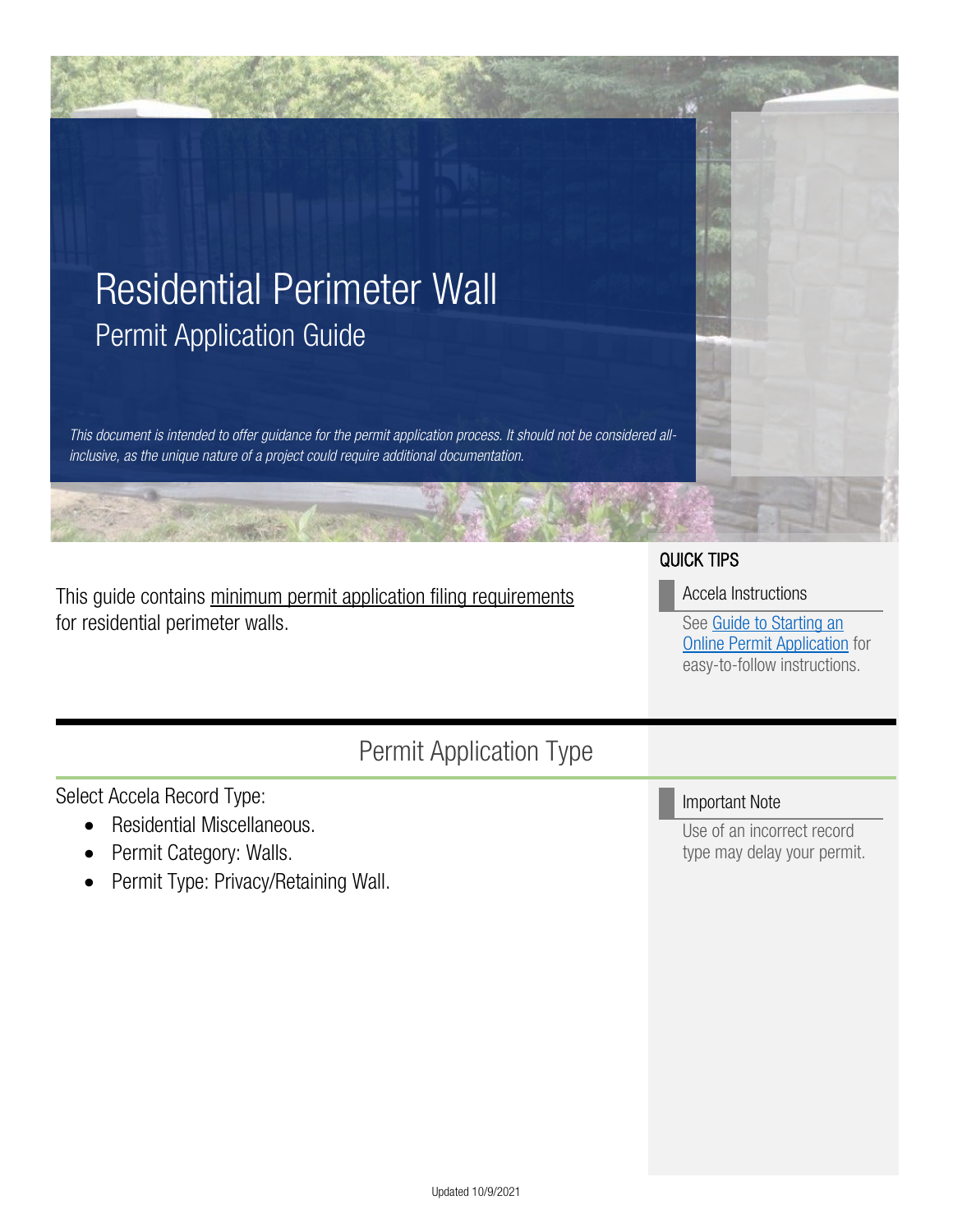

## Residential Perimeter Wall

### Permit Application Guide

This guide contains minimum permit application filing requirements.

|                                                            | <b>SITE PLANS</b>                                                                                                                                                                                                                                                                                                                                                                                                                                                                        | <b>QUICK TIPS</b>                                                                                      |
|------------------------------------------------------------|------------------------------------------------------------------------------------------------------------------------------------------------------------------------------------------------------------------------------------------------------------------------------------------------------------------------------------------------------------------------------------------------------------------------------------------------------------------------------------------|--------------------------------------------------------------------------------------------------------|
|                                                            |                                                                                                                                                                                                                                                                                                                                                                                                                                                                                          |                                                                                                        |
| S1.<br>S <sub>2</sub> .<br>S3.<br>S4.<br>S5.<br>S6.<br>S7. | Project address or legal description.<br>Property lines.<br>Elevations.<br>a. All existing and proposed assumed site elevations.<br>Location and dimensions.<br>Proposed wall.<br>a.<br>All property lines.<br>b.<br>On-site structures.<br>C.<br>Trees.<br>Location, species, and sizes of all trees within 20' of construction<br>a.<br>area.<br>Tree barricade locations and details.<br>b.<br>Tree mitigation table.<br>C.<br>Easements (public and private).<br>Wall cross section. | <b>Signature Requirements</b><br>There are no signature<br>requirements for Residential<br>site plans. |
| <b>BUILDING PLANS</b>                                      |                                                                                                                                                                                                                                                                                                                                                                                                                                                                                          |                                                                                                        |
| B1.                                                        | Project address or legal description.                                                                                                                                                                                                                                                                                                                                                                                                                                                    | <b>Signature Requirements</b>                                                                          |
| B <sub>2</sub> .<br>מח                                     | Current Florida Building Code Residential reference.<br>$0 \rightarrow 0 \rightarrow 0$                                                                                                                                                                                                                                                                                                                                                                                                  | Building plans must be signed                                                                          |

- B3. Scope of work.
- B4. Structural detail design criteria.
- B5. Wall height detail.

and sealed by a Florida licensed Architect or Engineer.

### Important Note

Perimeter walls without columns or lintels are not required to be signed and sealed.